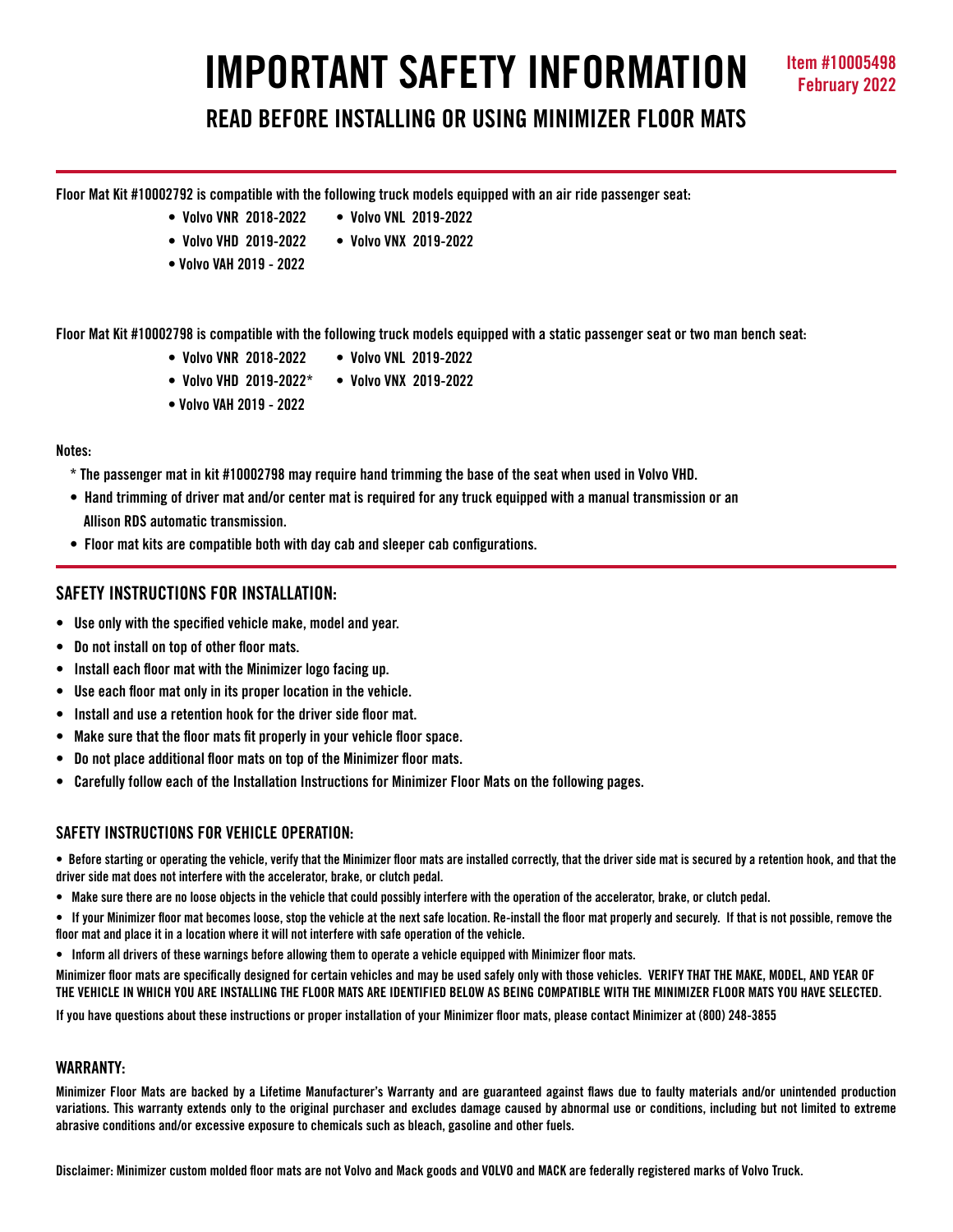**Minimizer floor mats are specifically designed for certain vehicles and may be used safely only with those vehicles. VERIFY THAT THE MAKE, MODEL, AND YEAR OF THE VEHICLE IN WHICH YOU ARE INSTALLING THE FLOOR MATS IS IDENTIFIED ON PAGE 1 AS BEING COMPATIBLE WITH THE MINIMIZER FLOOR MATS YOU HAVE SELECTED.** 

# **VOLVO FLOOR MAT KIT SPECIFICATIONS:**

**• Contents of floor mat kit #10002792 are shown below in Figure 1.** 

**Figure 1 - Floor Mat Kit #10002792**



**• Contents of floor mat kit #10002798 are shown below in Figure 2.**



#### **Figure 2 - Floor Mat Kit #10002798**

### **INSTALLATION INSTRUCTIONS**

**1. Remove other floor mats from the vehicle before installing Minimizer floor mats.**

**2. Install the Minimizer floor mats right side up, with the Minimizer logo visible.**

**3. Each Minimizer floor mat is contoured to fit a particular location in the vehicle and may be used safely only in that location.**

**4. The Minimizer floor mat package contains one driver mat, one passenger mat and one center mat.** 

**5. Test fit the center mat in between the seats of the truck. For cab configurations with a manual transmission or an Allison RDS automatic transmission, hand trimming of the driver mat and center mat may be required. No trimming is required for trucks with a Volvo I-Shift transmission. Trimming options are also available for trucks PTO or dump body control towers. Refer to the shaded diagrams in Figure 3 and 4 along with the text below for details about where to trim. To trim the floor mat material, use a sharp utility knife. Use the raised ribbed areas shaded in black as a knife guide and preserve the raised rib for liquid containment where possible.** 





**Figure 4 - Center Mat Trimming Diagram**



- **Trim light yellow, and green areas for gearshift location 1**
- **Trim light blue, red and orange areas for manual transmission location 2**
- **Trim blue and orange areas for Allison RDS automatic transmission**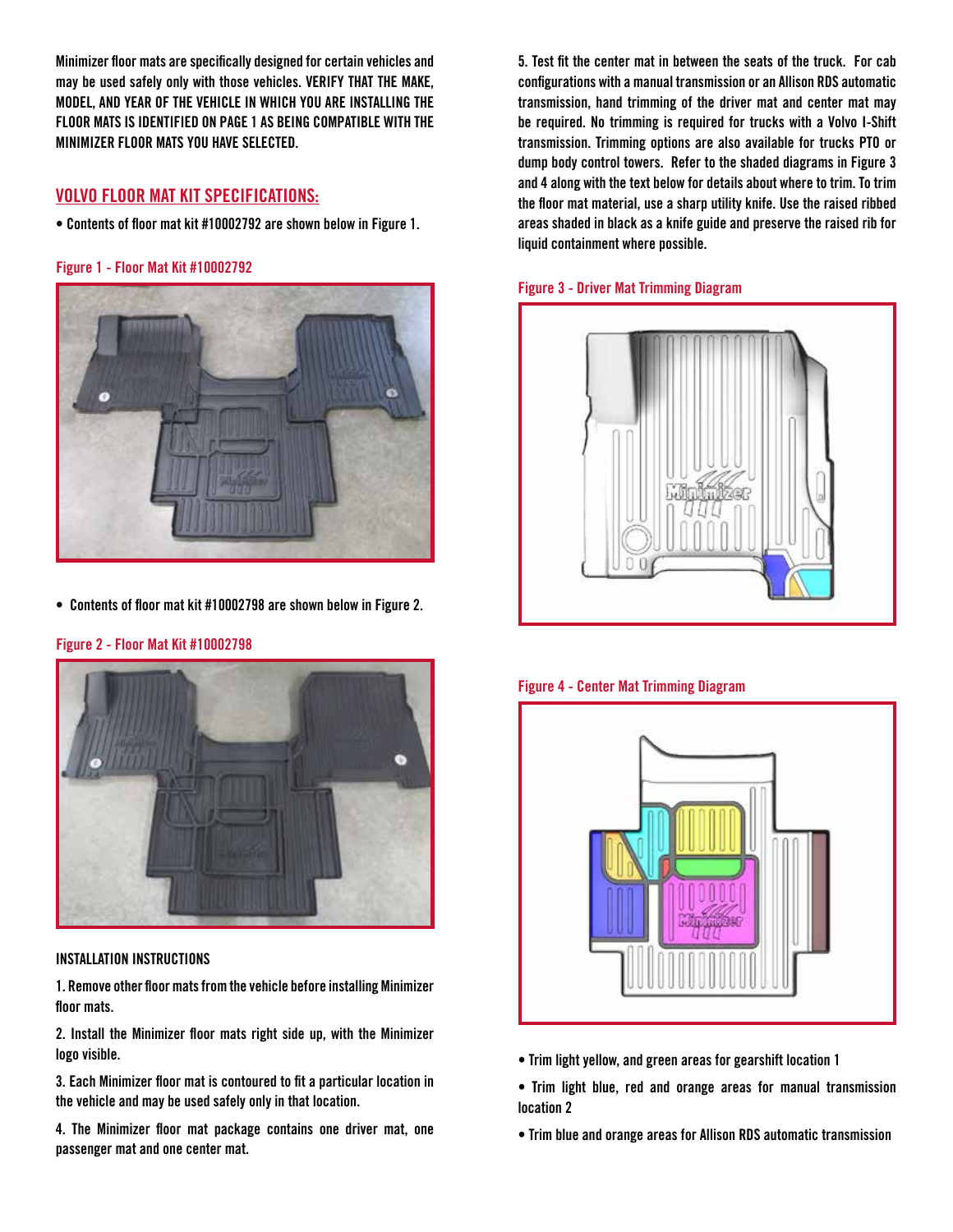**• Trim purple, green, and red areas for PTO or dump body control towers.**

**• Trim brown area for a static passenger seat base and two man bench seat**

**6. Test fit the driver mat in the truck. Confirm that the mat is pushed all the way forward so it rests against the fire wall.** 

**7. Inside the package with the installation instructions, locate two black plastic retention hooks along with a white tube of Primer 94 as shown in Figure 5.** 

#### **Figure 5 - Retention Hook and Primer 94**



**8. Insert one hook through the hole at the right edge of the driver mat. The hook should fit flush with the underside of the driver mat.** 

**9. Once the hook is in place, let the driver mat rest on the truck floor with the hook resting on the plastic molding near the floor.**

**10. Mark the approximate position where the hook will be attached to the plastic molding. Once the position is located, remove the driver mat from the truck.**

**11. Unpack the tube of Primer 94 and read the safety precautions printed on the tube**

**12. Activate the tube of Primer 94 by crushing the tube at the black dot.** 

**13. Clean all dirt and debris off the plastic molding and apply primer 94 to the area of the molding where the hook will be adhered.**

**14. Allow the Primer 94 to dry on the plastic molding for five minutes.** 

**15. Install the driver mat in the truck with the hook inserted. Next, peel away the paper backing from the hook.**

**16. While holding onto neck of the hook, lower the driver mat into position and stick the hook to the molding. Apply firm pressure to the hook as shown in Figure 6 for 30 seconds to ensure a proper bond to the plastic molding.**

#### **Figure 6 - Apply Pressure to Hook**



**17. For optimal adhesion do not disturb the hook for a period of 20 minutes after installation. Figure 7 below shows the properly installed driver mat and hook.**

#### **Figure 7 - Driver Mat Hook Installation**



**18. Pull the driver mat toward the rear of the truck to confirm that the hook is fully engaged into the mat and that the hook is adhered to the molding. If the hook is not functioning properly or the mat cannot be securely installed, do not use a Minimizer floor mat on the driver side of the vehicle.**

**19. FAILURE TO PROPERLY INSTALL THE HOOK FOR THE DRIVER SIDE FLOOR MAT MAY ALLOW THE FLOOR MAT TO SHIFT, WHICH MAY INTERFERE WITH PROPER FUNCTIONING OF THE VEHICLE'S PEDALS, POTENTIALLY RESULTING IN LOSS OF CONTROL OF THE VEHICLE AND SERIOUS INJURY OR DEATH.**

**20. Move the accelerator, brake, and clutch pedals through their full range of motion to confirm there is no interference with the Minimizer floor mat.**